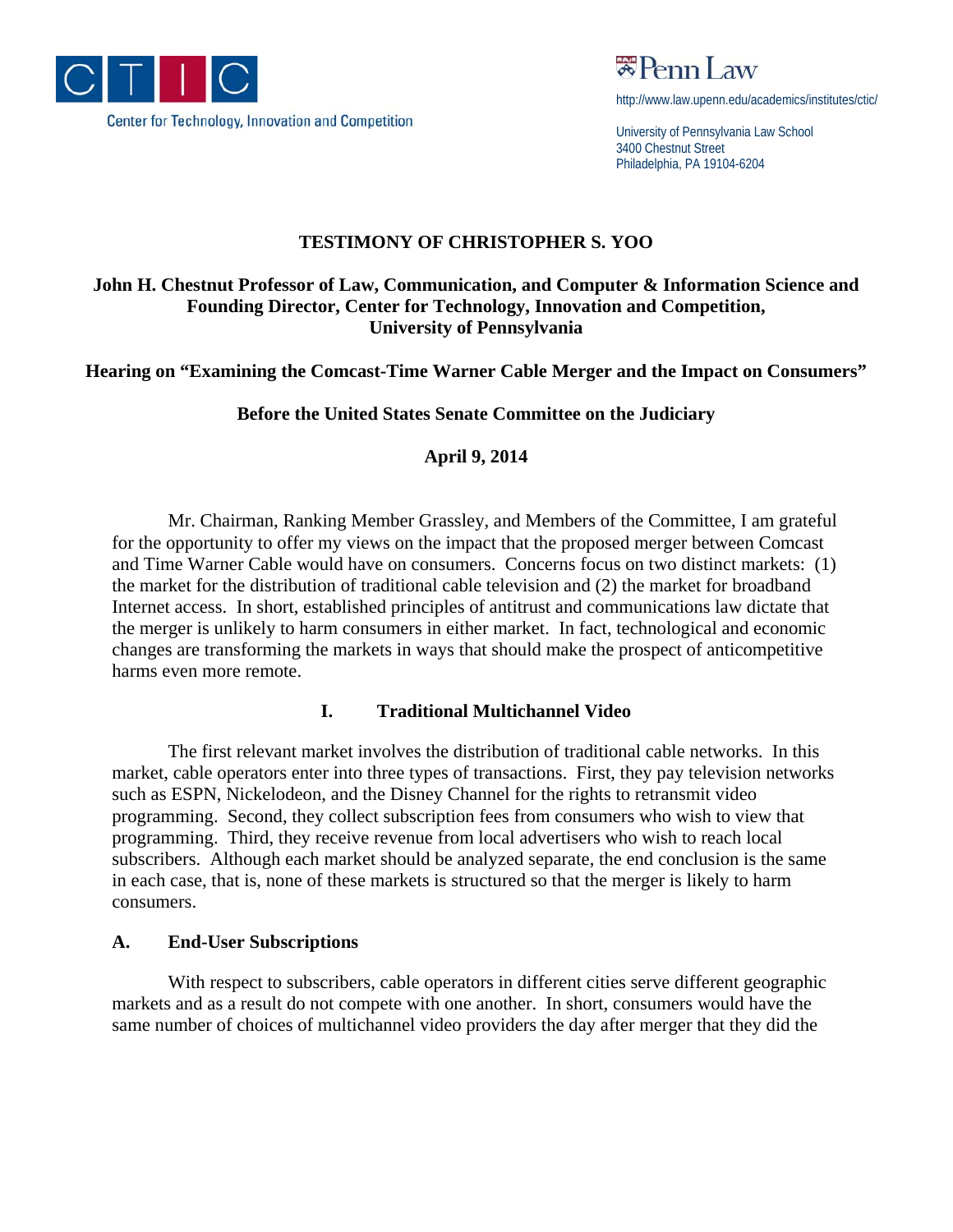day before. Thus, a merger between cable operators serving different cities should not affect the prices that subscribers pay for cable television subscriptions.<sup>1</sup>

#### **B. Video Programmers**

 The geographic scope of the market in which cable operators contract with video programmers is very different from the one in which cable operators contract with subscribers. As both the Federal Communications Commission (FCC) and the U.S. Court of Appeals for the D.C. Circuit have recognized, video programmers do not really care if they reach viewers in any particular metropolitan area. Instead, their primary concern is whether they can reach a sufficient number of customers to achieve minimum viable scale.<sup>2</sup> The proper geographic scope of this market is thus national. For them, it is national reach, not local reach that matters.<sup>3</sup>

 Any arguments that that the merger would create anticompetitive harms to video programmers must overcome one potentially insuperable obstacle. On two occasions, the FCC attempted to institute rules prohibiting cable operators from controlling more than 30% of the nation's multichannel video subscribers in order to protect the interests of video programmers. On both occasions, the courts invalidated the rules because the FCC's rationale for imposing the 30% limit was arbitrary and capricious. In both cases, the court indicated that the available evidence suggested that cable operators could control much larger shares of the national market without harming video programmers, driven largely by the advent of competition from direct broadcast satellite (DBS) providers, such as DirecTV and the Dish Network.<sup>4</sup>

 Given that the merging parties have committed to reduce their holdings so that the resulting company will control no more than 30% of the national market, these court decisions essentially foreclose arguments that anticompetitive harms to video programmers would justify blocking the merger. Indeed, the courts' analyses were based on the competitive environments that existed in 2001 and 2009. Since that time, these markets have become even more competitive. The number of multichannel video subscribers has increased from 96 million to 101 million by 2012.<sup>5</sup> Thus, even under the specious justification for the 30% threshold rejected by the courts, the percentage of the national market that one cable operator can control should rise above 30% without causing any harm to video programmers. Since that time, Verizon's FiOS and AT&T's U-verse networks have expanded their customer bases. Internet-based video platforms such as Netflix, Amazon, Hulu, Google, Roku, and Apple have emerged as significant market players. In addition, the costs of program acquisition have risen sharply, as program providers have increased their bargaining power.

 These considerations suggest that the merger would not create an industry structure that would raise concerns about anticompetitive harms to video programmers under established principles of antitrust and communications law. Even if such concerns had merit, however, they

1

<sup>1</sup> *See* Christopher S. Yoo, *Vertical Integration and Media Regulation in the New Economy*, 19 YALE J. ON REG. 171, 222 (2002).<br><sup>2</sup> *See* Comcast Corp. v. FCC, 579 F.3d 1, 4, 7 (D.C. Cir. 2009) (citing Commission's Cable Horizontal and

Vertical Ownership Limits, Fourth Report and Order and Further Notice of Proposed Rulemaking, 23 FCC Rcd. 2134, 2162 (2008)); Time Warner Entm't Co. v. FCC, 240 F.3d 1126, 1131 (D.C. Cir. 2001) (citing Implementation of Section 11(c) of the Cable Television Consumer Protection and Competition Act of 1992, Third Report and Order, 14 FCC Rcd. 19098, 19114–16 ¶¶ 40–41 (1999)).

<sup>3</sup>

<sup>&</sup>lt;sup>3</sup><br>
<sup>3</sup><br>
See Comcast, 579 F.3d at 6–8; *Time Warner Entm't*, 240 F.3d at 1132.<br>
<sup>5</sup> See Annual Assessment of the Status of Competition in the Market for the Delivery of Video Programming, Fifteenth Report, 28 FCC Rcd. 10496, 10499 ¶ 3 (2013) [hereinafter Fifteenth Video Competition Report].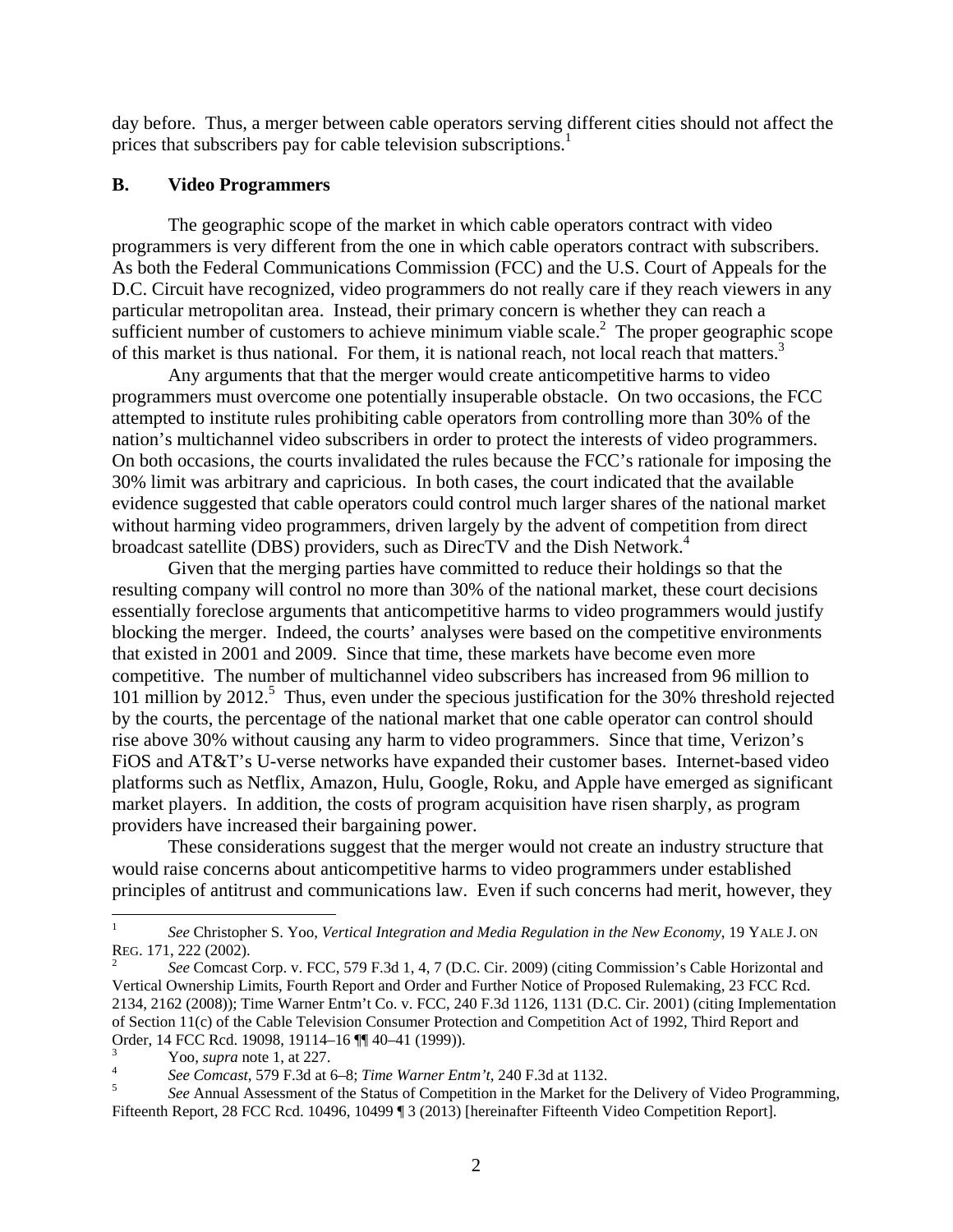are properly addressed by the program carriage and access rules that the FCC has developed to address just these problems. Commissioners of the Federal Communications Commission (FCC) and commentators have long criticized the use of merger conditions as a mechanism for making policy.6 Traditional notice-and-comment rulemaking promotes public participation. By their nature, merger conditions restrict conduct permitted by the existing rules (otherwise the restriction would be imposed by general regulation rather than by the order clearing the merger). The problem is that they are imposed outside of the normal regulatory processes, and even when orders clearing the merger are subject to notice and comment, the resolution of the issues is more likely to be driven by the issues raised by a particular transaction and less likely to yield a clear statement of agency policy.

 In many cases, merger conditions address conduct that is not the result of the merger, and in most, if not all, cases, these issues addressed by the merger conditions are the subject of ongoing proceedings before the FCC. The use of company-specific adjudications to address issues that confront the entire industry threatens to skew the competitive landscape and raises serious issues of fairness. Moreover, merger conditions often cannot be appealed, because the voluntariness of the commitment may well immunize it from meaningful judicial review.

 At best, the use of the merger review process to impose conditions represents a source of delay and uncertainty that reduces the industry's ability to adjust to a rapidly changing and increasingly challenging technological and economic landscape. At worst, it represents a form of backdoor regulation that hurts consumers, singles out individual companies for restrictions that could not necessarily withstand the rigors of normal regulatory processes, and undermines democratic values as well as the integrity of agency processes.

### **C. Local Advertising**

 Finally, the merger is unlikely to harm the market for local advertising. The reason is simple: although cable television *networks* receive significant amounts of national advertising, the limited reach of local cable *operators* limits them to local advertising. The fact that local advertising occurs in different geographic markets means that, as was the case with cable

<sup>6</sup> <sup>6</sup> *See, e.g.*, Applications of AT&T Inc. and Centennial Communications Corp., Memorandum Opinion and Order, 24 FCC Rcd. 13915, 13972 ¶ 141 (2009); Verizon Communications Inc. and MCI, Inc., Memorandum Opinion and Order, 20 F.C.C.R. 18433, 18573 (2005) (separate statement of Abernathy, Comm'r); Applications for Consent to the Transfer of Control of Licenses and Section 214 Authorizations by Time Warner Inc. and America Online, Inc., Transferors, to AOL Time Warner Inc., Transferee, Memorandum Report and Order, 16 F.C.C.R. 6547, 6713 (2001) (Powell, Comm'r, concurring in part and dissenting in part); Applications of Ameritech Corp., Transferor, and SBC Communications Inc., Transferee, Memorandum Opinion and Order, 14 F.C.C.R. 14712, 15197-200 (1999) (Powell, Comm'r, concurring in part and dissenting in part); *id*. at 15174-96 (Furchtgott-Roth, Comm'r, concurring in part and dissenting in part); Application of Worldcom, Inc. and MCI Communications Corp. for Transfer of Control of MCI Communications Corp. to Worldcom, Inc., Memorandum Report and Order, 13 F.C.C.R. 18025, 18166 (1998) (separate statement of Powell, Comm'r); id. at 18159 (separate statement of Furchtgott-Roth, Comm'r). For commentators' criticisms of the merger conditions, see Rachel Barkow & Peter Huber, *A Tale of Two Agencies: A Comparative Analysis of FCC and DOJ Review of Telecommunications Mergers*, 2000 U. CHI. LEGAL F. 29, 54, 62-66, 69-81; Harold Furchtgott-Roth, *The FCC Racket*, WALL ST. J., Nov. 5, 1999, at A18; Bryan Tramont, *Too Much Power, Too Little Restraint: How the FCC Expands Its Reach Through Unenforceable and Unwieldy "Voluntary Agreements,"* 53 FED. COMM. L.J. 49, 51-59 (2000); Daniel E. Troy, *Advice to the New President on the FCC and Communications Policy*, 24 HARV. J.L. & PUB. POL'Y 503, 505-09 (2001); Philip J. Weiser, *Institutional Design FCC Reform and the Hidden Side of the Administrative State*, 61 ADMIN. L. REV. 675, 708-11 (2009); Christopher S. Yoo, *New Models of Regulation and Interagency Governance*, 2003 MICH. ST. DCL L. REV. 701, 704.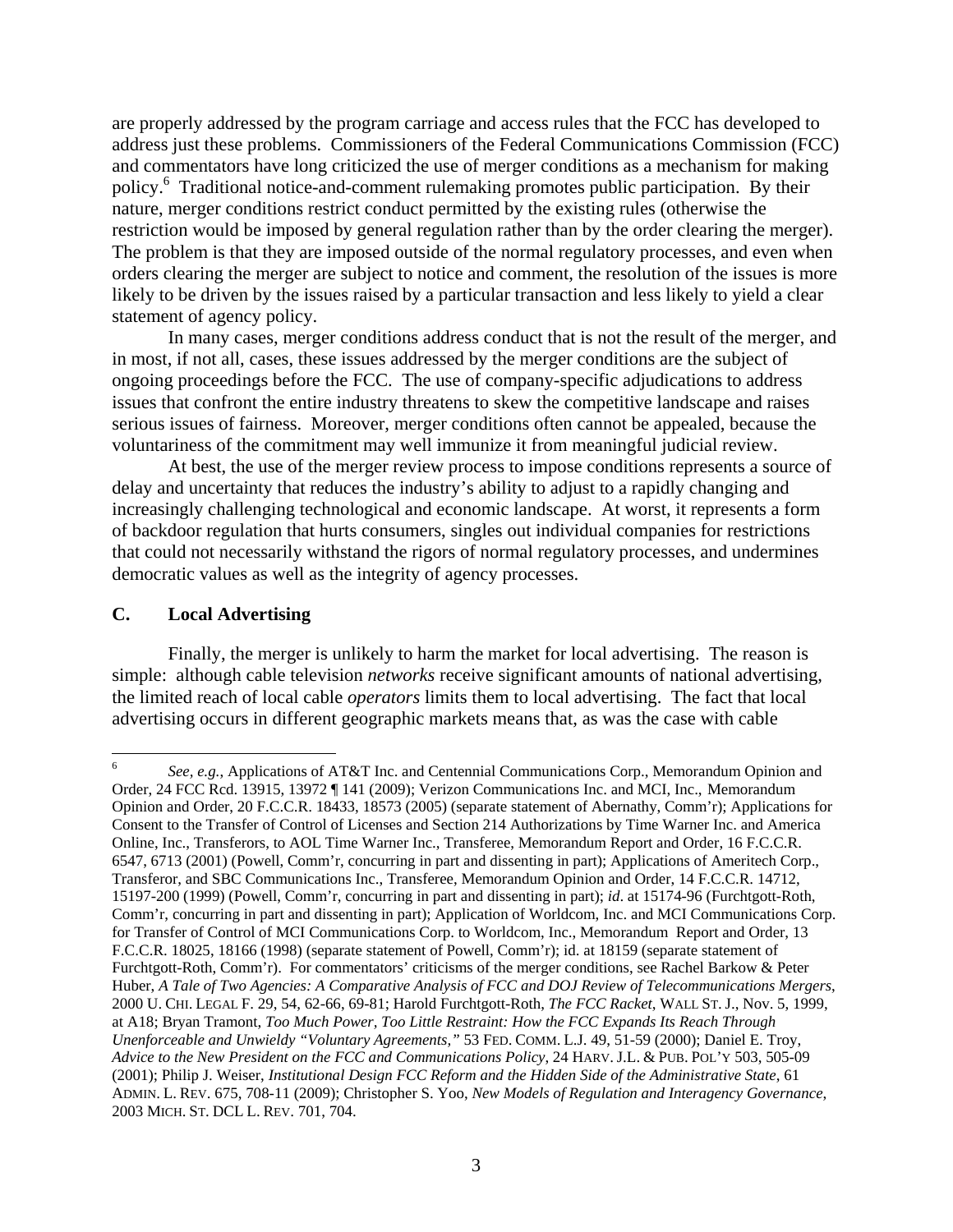television and broadband Internet subscribership, the merger will not cause any reduction in competition. FCC data indicates that cable television represents a minor share of local advertising revenues.

| Sector                      | 2011 act. | Share | $2012$ proj. | Share |
|-----------------------------|-----------|-------|--------------|-------|
| <b>Broadcast television</b> | 10,308    | 15%   | 11,802       | 17%   |
| Cable television            | 4,164     | 6%    | 4,867        | 7%    |
| Radio                       | 11,264    | 16%   | 11,405       | 16%   |
| Internet                    | 11,602    | 17%   | 12,274       | 17%   |
| Daily newspaper             | 16,915    | 25%   | 15,720       | 22%   |
| Regional sports networks    | 842       | 1%    | 925          | 1%    |
| Mobile                      | 974       | $1\%$ | 2,064        | 3%    |
| Telco                       | 161       | 0%    | 230          | 0%    |
| Other                       | 12,313    | 18%   | 11,061       | 16%   |
| Total                       | 63,543    | 100%  | 70,348       | 100%  |

**Figure 1: Local Advertising Revenues by Sector (\$million)** 

Source: Fifteenth Video Competition Report, *supra* note 5, at 10597 tbl.20.

 Given the minor role that cable television plays in local advertising markets, it is hard to see how the merger could lead to anticompetitive harms. Moreover, the large amount of innovation that is occurring is likely to make the market for local advertising increasingly competitive in the near future.

### **II. Broadband Internet Access**

 With respect to broadband Internet access, the merged company would engage in two types of transactions. First, it would collect subscription fees from consumers who wish to access the Internet. Second, it would contract to interconnect with other Internet service providers to receive traffic that other end users and edge providers would like to send to current Comcast and Time Warner Cable subscribers and to terminate the off-network traffic that Comcast and Time Warner Cable subscribers generate. For reasons, I discuss below, the proposed merger is even less likely to create anticompetitive harms in the market for broadband Internet access than in the market for traditional multichannel video.

#### **A. End-User Subscriptions**

 As was the case with traditional multichannel video, the lack of any overlap in the areas served by Comcast and Time Warner Cable again makes it unlikely that the merger would affect the prices charged to subscribers.

 In addition, for reasons I detail in my recent article in the *Harvard Law Review*, the number of options that end users enjoy is increasing rapidly. Take digital subscriber lines (DSL), for example. Although many commentators have written DSL off for dead, a number of new technologies, including IP DSLAMs, pair bonding, and vectoring, are increasing the bandwidth that DSL can deliver. AT&T's Velocity IP initiative is expanding the reach of its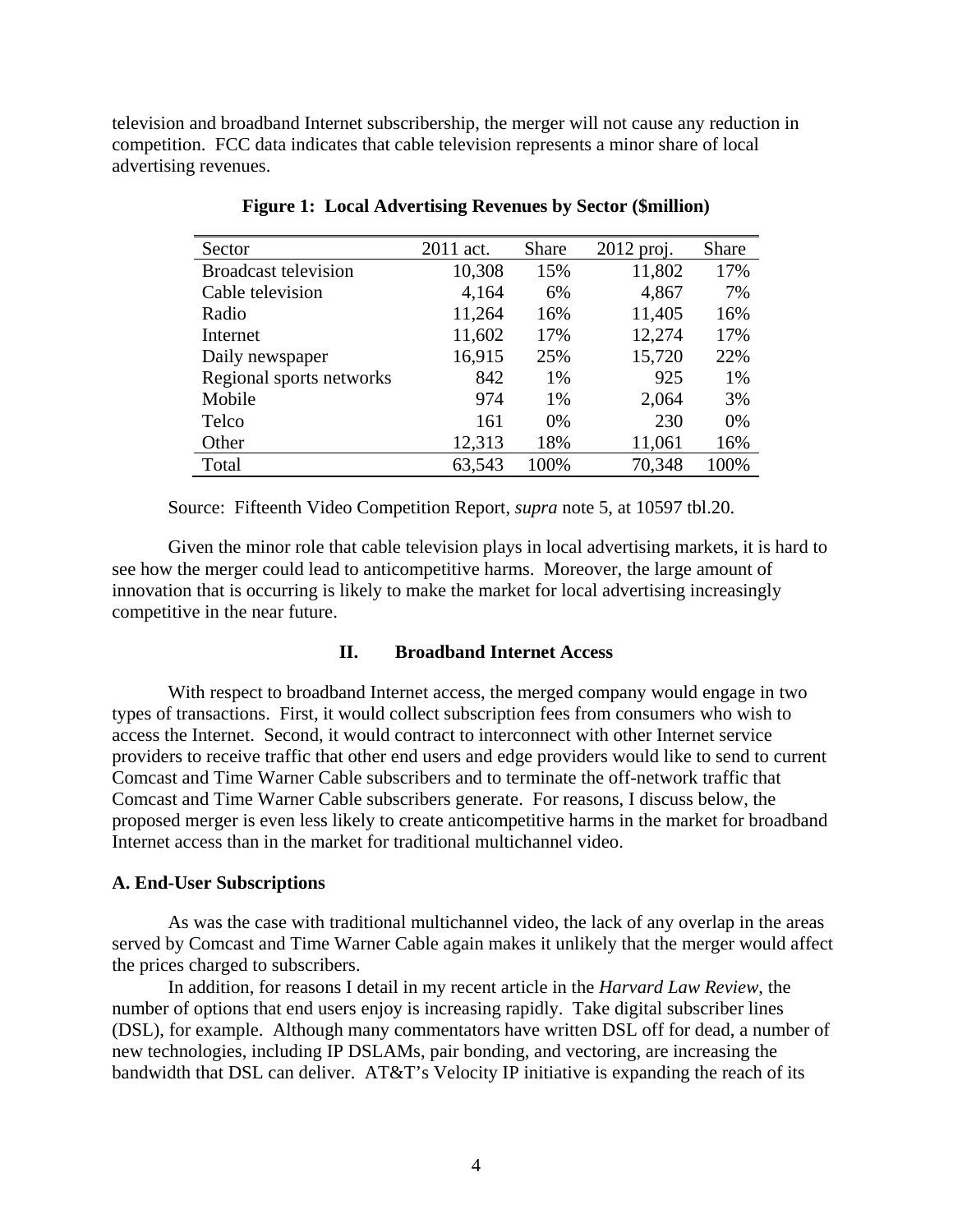DSL network and increasing download speeds to 45 Mbps, with 90% receiving 75 Mbps and 70% receiving 100 Mbps.<sup>7</sup> CenturyLink is following a similar strategy.

 Those who have pointed to Verizon's decision not to expand its FiOS coverage any further to suggest that fiber-to-the-home (FTTH) is moribund outside of its current service area did not count on Google Fiber. After beginning in Kansas City and expanding to Provo and Austin, Google recently announced its intention to extend FTTH coverage to thirty-four additional cities.

 In addition, wireless broadband providers are in a race to buildout LTE. Although some commentators have questioned whether LTE can deliver the speeds needed to become viable substitute to fixed-line broadband, industry studies indicate that LTE achieves an average download speed of 12 Mbps and peak download speeds of 50 Mbps when viewers only need 8 Mbps to view high-definition television (HDTV). In addition, the LTE market allows for competition among multiple providers. Verizon completed its LTE buildout in mid-2013 and now serves 96% of the U.S. population. AT&T's LTE network reached 85% of the U.S. population by the end of 2013 and plans to reach 96% by the end of 2014. Sprint and T-Mobile each reached roughly two-thirds of the U.S. population by the end of 2013 and are hurrying to finish their deployments. And waiting in the wings is the next-generation technology known as LTE Advanced, which is already delivering of 150 to 300 Mbps in South Korea and Australia. It thus comes as no surprise that 10% of U.S. households have abandoned fixed-line service and rely entirely on mobile devices for their Internet access. This number is only likely to increase in the future.<sup>8</sup>

### **B. Peering and Transit**

 Cable operators also enter into contracts with other Internet service providers (ISPs) to exchange traffic originating or terminating on other networks. Typically, the originating ISP is the only one to receive direct payment from end users. Because the terminating ISPs also incur costs, the traditional rule was that the originating ISP would make what is known as a transit payment to compensate the terminating ISP for the costs it incurs serving the originating ISPs customers. If traffic is roughly symmetrical, ISPs can reduce costs by foregoing monitoring and billing for the exchange of traffic and instead calling it a wash, a practice commonly known as settlement-free peering. Such arrangements make economic sense only if the traffic exchanged is symmetrical. If traffic becomes out of ratio, peering contracts typically call for transit-style payments. Thus, although peering is often misrepresented as zero-price interconnection, it is more properly regarded as a form of barter and is conditional on an even exchange.

 Consider what would happen if one of the parties to a peering contract suddenly increased the amount of traffic that it was handing off to the other party for termination. The terminating ISP would have to incur significant costs to terminate the traffic. Certainly, the originating ISP would like the terminating ISP to bear all of the costs of doing so. Conversely, the terminating ISP would like the originating ISP to pay for the costs, as required by the typical peering contract. Both parties benefit from delivering greater value to the end users. The usual solution would be for both parties to bear part of the costs.

 Indeed, this is exactly what appears to be occurring in the recent interconnection agreement between Comcast and Netflix. Netflix has been a spectacular success, growing to

 $\frac{1}{7}$ Christopher S. Yoo, *Technological Determinism and Its Discontents*, 127 HARV. L. REV. 915, 919 (2014). 8 *Id.* at 923–26.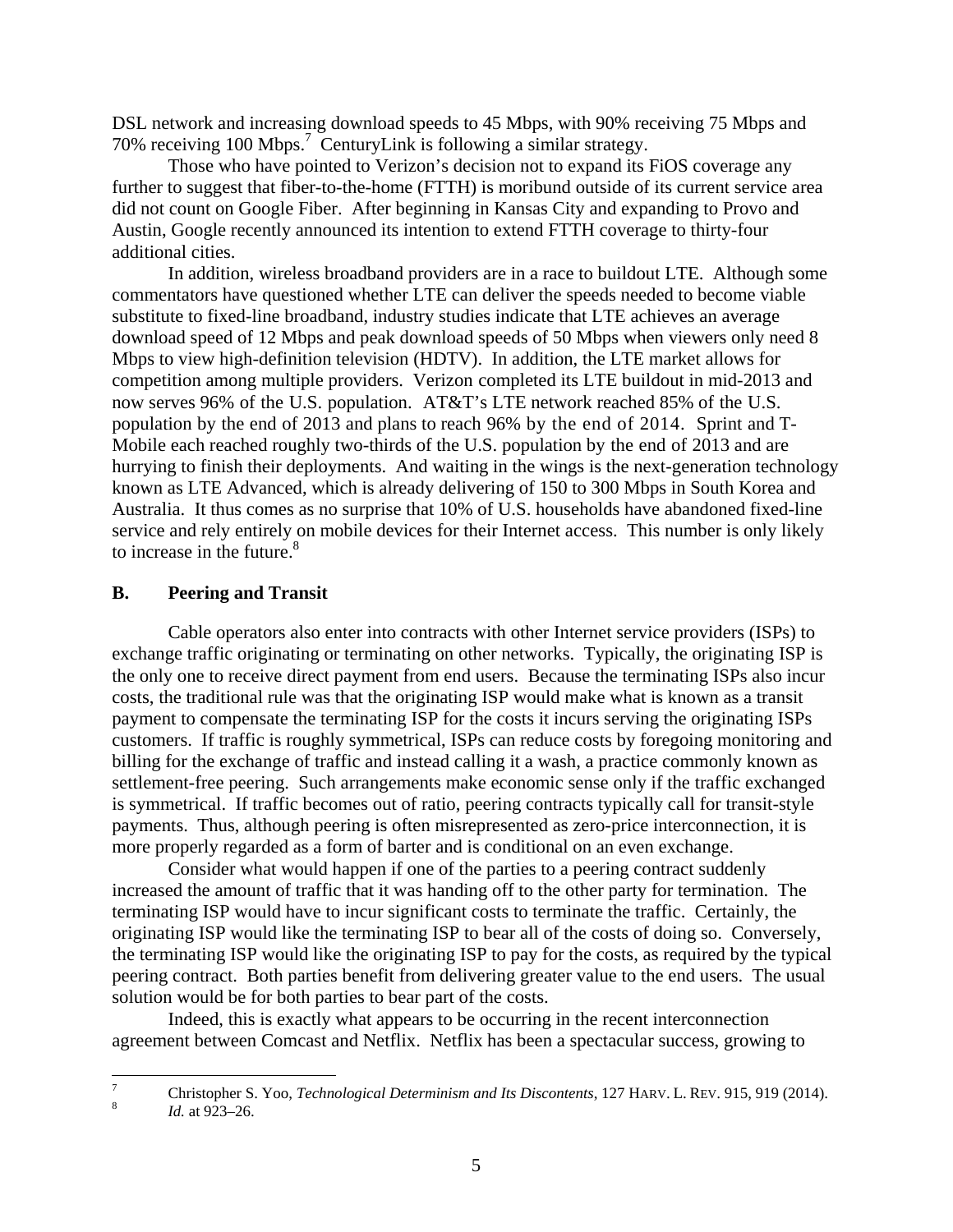roughly one-third of all primetime Internet traffic in the U.S. Like any for-profit company, it would prefer it if the ISPs bore as much of the burden of the additional costs of carrying this traffic as possible. Indeed, that is the gist of its Open Connect program, which requires ISPs to terminate Netflix traffic for free. Some ISPs have embraced Open Connect. Others have resisted. All of this is a natural part of healthy bargaining process. As in the typical case, both sides reached an interconnection agreement that divides the costs. The terms represent nothing more than a garden-variety bargain over price that characterizes every arms-length economic transaction.

 Although some have suggested that such interconnection agreements represent network neutrality violations, network neutrality only applies to how traffic is handled *within* an ISP's network. It does not apply to how the traffic arrives at an ISP, which inevitably travels by paths of different lengths and incurs different costs as it traverses a system composed of 30,000 separate networks tied together through arms-length interconnection agreements. Indeed, this is why the Open Internet Order specified that it does not apply to interconnection agreements<sup>9</sup> and why FCC Chairman Julius Genachowski made clear that the Open Internet Order does not apply to interconnection disputes, such as the prior dispute between Comcast and Level  $3<sup>10</sup>$ 

 The Comcast-Netflix interconnection agreement appears to be nothing more than a typical case of such bargaining. The agreement reduces Comcast's costs. The impact on Netflix is ambiguous: while it now must pay Comcast to terminate its traffic, it no longer needs to pay the third-party ISP on which it previously relied to reach Comcast in a classic case of efficiencies through cutting out the middleman. Although some have suggested that this might lead to a net reduction in Netflix's costs, that information is confidential and cannot be verified. In any event, interconnection represent a trivial revenue stream for Comcast and a tiny portion of Netflix's cost structure, which is dominated by program acquisition costs, which means that the transaction is unlikely to have any material effect.<sup>11</sup>

 In addition, interconnection in the Internet space is fundamentally different from carriage agreements in cable television. In cable television, the failure to come to an agreement means that subscribers cannot receive particular content. With respect to the Internet, multiple ways to reach consumers always exist. In fact, Comcast maintains 40 settlement-free peering relationships and over 8,000 paid transit relationships. That means that edge providers will always have some way to reach Comcast customers even if they are unable to reach an direct interconnection agreement. The only bargaining advantage that Comcast would enjoy is the different between the direct interconnection terms and the cost of Netflix's next-best interconnection option. Although some have speculated that Comcast might still be able to discriminate against Netflix traffic flowing over other paths, that traffic is mixed with the traffic of other end users, which would require Comcast to inspect all of the traffic coming through that connection, which would be unrealistic and prohibited by Comcast's commitment to abide by the terms of the Open Internet Order.

 As an added benefit, absent the interconnection agreement, all of Comcast's customers would have had to bear the costs of Netflix's increase in traffic regardless if they used Netflix or

<sup>-&</sup>lt;br>9 Preserving the Open Internet, Report and Order, 25 F.C.C.R. 17905, 17944 n.209 (2010).<br><sup>10</sup> *Network Neutrality and Internet Regulation: Warranted or More Economic Harm than Good?, Hearing* 

*before the Subcomm. on Communications and Technology, H. Comm. on Energy and Commerce*, 102d Cong., 1st Sess. 102 (2011), *available at* http://www.gpo.gov/fdsys/pkg/CHRG-112hhrg65940/pdf/CHRG-112hhrg65940.pdf. 11 Dan Rayburn, *Here's How the Comcast & Netflix Deal Is Structured, with Data & Numbers*, STREAMING

MEDIA BLOG, Feb. 27, 2014, http://blog.streamingmedia.com/2014/02/heres-comcast-netflix-deal-structurednumbers.html.